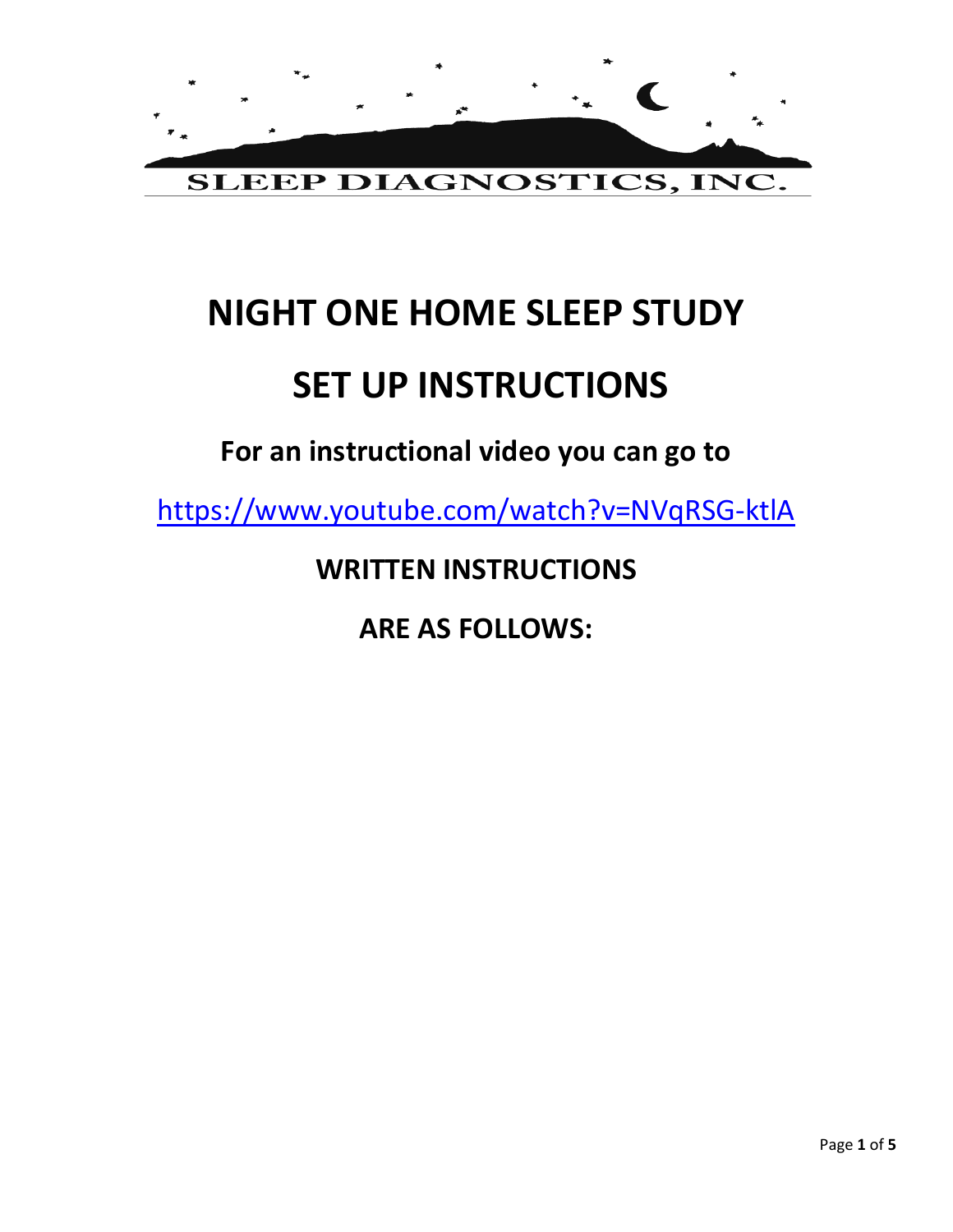### **SETTING UP FOR THE SLEEP STUDY OR STUDIES**

Prepare for the night of your sleep study according to the instructions provided from Sleep Diagnostics, Inc. The unit will be set up for easy application.

Place the Respironics NightOne Home sleep recording equipment on in the following order:

- 1. The first night, AA batteries will be in the device ready for use.
- 2. IF YOU ARE DOING 2 TESTS YOU WILL NEED TO CHANGE BATTERIES BETWEEN EACH TEST. AND YOU WILL NEED TO PRESS THE BUTTON TO START THE STUDY ON THE 2ND NIGHT.
- 3. Hold the recording unit in the center of your chest at the nipple line with the writing up.
- 4. Connect the chest belt. Wrap the effort belt around your chest and plug into the unit. The unit will turn on automatically. ON THE FIRST NIGHT ONLY: The unit will come on automatically. It will take a moment for the device to start up. If the chest belt icon flashes yellow, tighten the strap. The belt icon should be solid green. The chest band should be quite snug as it needs to pick up the stretching that happens when your chest expands with each breath.
- 5. **ON THE SECOND NIGHT** YOU WILL NEED TO PRESS AND HOLD THE BUTTON DOWN TO UNTIL THE GREEN LIGHTS COME ON.
- 6. Connect the nasal cannula. (The cannula icon will be flashing yellow). Screw the nasal cannula into connection on the top of the unit. It needs to be snug but not too tight.
	- a. Place the nasal tubing nosepiece (nasal cannula) in your nose with the curves of the nasal cannula coming down towards you and wrap the tubing around your ears. Ie: (In the nose and around the ears). This will seem uncomfortable at first but you will adjust to this sensation. The lead collar will rest underneath your chin. Slide the plastic lead collar slide up until the cannula is snug. Use 2 pieces of tape to tape the cannula to your cheeks on the right and left side. (see picture) YOU MUST TAPE THIS IN PLACE IF IT COMES OUT OF THE NOSE THE TEST IS INVALID. The nose cannula icon should then be solid green

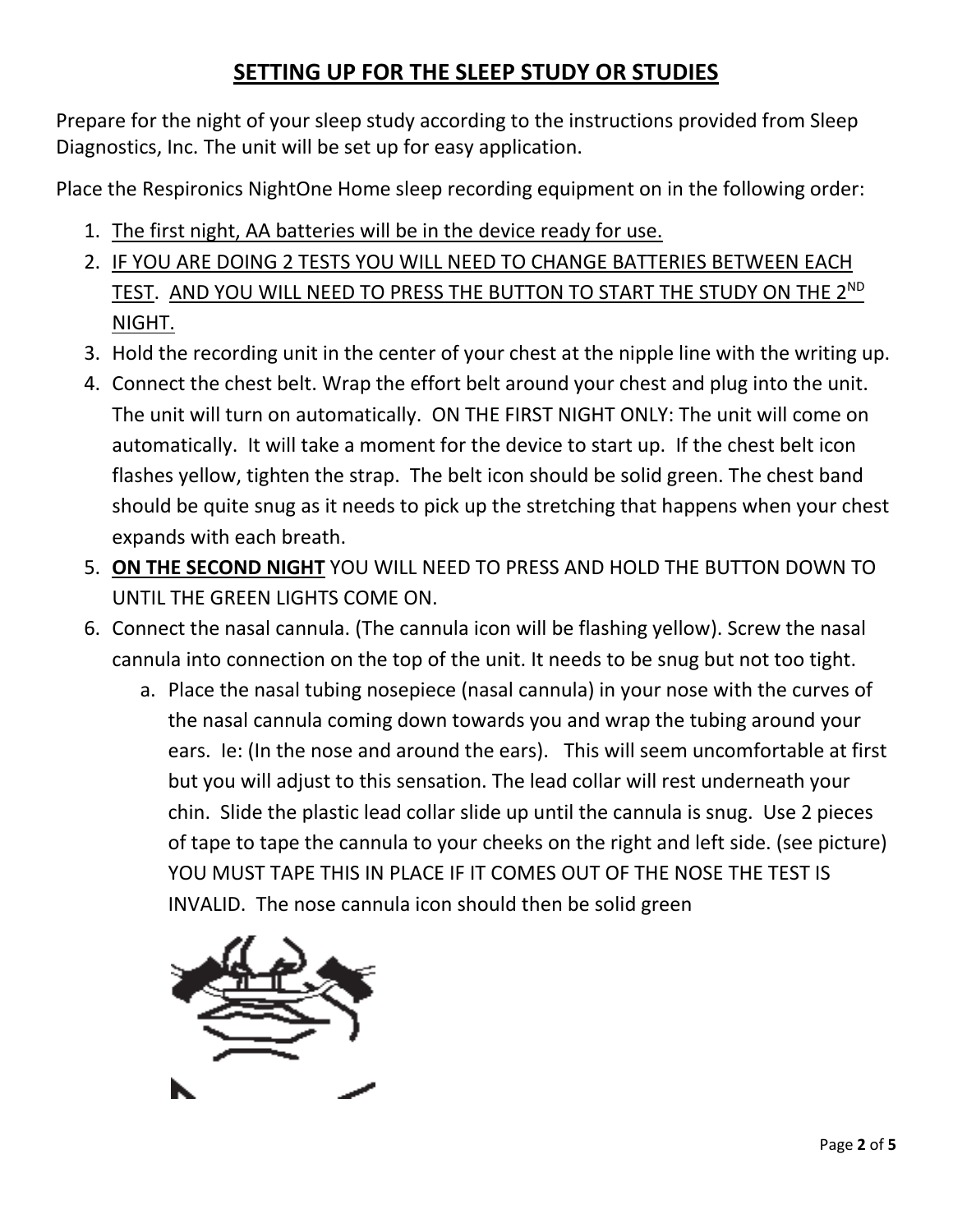Oximeter Instructions:

- a. Connect the oximeter:
- b. Put the index finger of your left hand into the finger pocket probe sensor. There is a grey shiny 'box' on the top and the bottom of the probe. These 'boxes' are meant to shine a light through the nail bed of your finger.

Tape the sensor in two places YOU MUST TAPE IT MAY INVALIDATE THE TEST IF THE PROBE IF OFF THE FINGER FOR TOO MUCH TIME IN THE NIGHT.

- c. Tape the wire just above the sensor on the finger. The tape should be TIGHT to the WIRE, but loose to your finger. The idea is to make sure the probe does not come off of your finger, but will not interfere with circulation either. (see picture below) The oximetry icon will now be GREEN.
- d. Make a fist and bring the WIRE to your wrist and tape it again. Making the fist will leave enough slack in the WIRE so you can move your wrist without pulling the wire too tightly on your finger.



- 7. All of the icon lights will be green. Over the next few minutes all the icon lights will turn off one by one. You can now go to bed.
- 8. If you notice a problem with a sensor, (it is flashing yellow), adjust the sensor until the light is solid green.
- 9. TROUBLESHOOTING:
	- Chest effort band flashing continuously YELLOW? needs to be more snug
	- Finger probe connection flashing continuously YELLOW? Placement is not correct, move sensor to a different finger possibly.
	- Airflow sensor flashing continuously YELLOW Place nose piece better into nose and re-tape.
	- NOTE: The lights may flash yellow intermittently, on as you move or pause breathing… don't worry about that.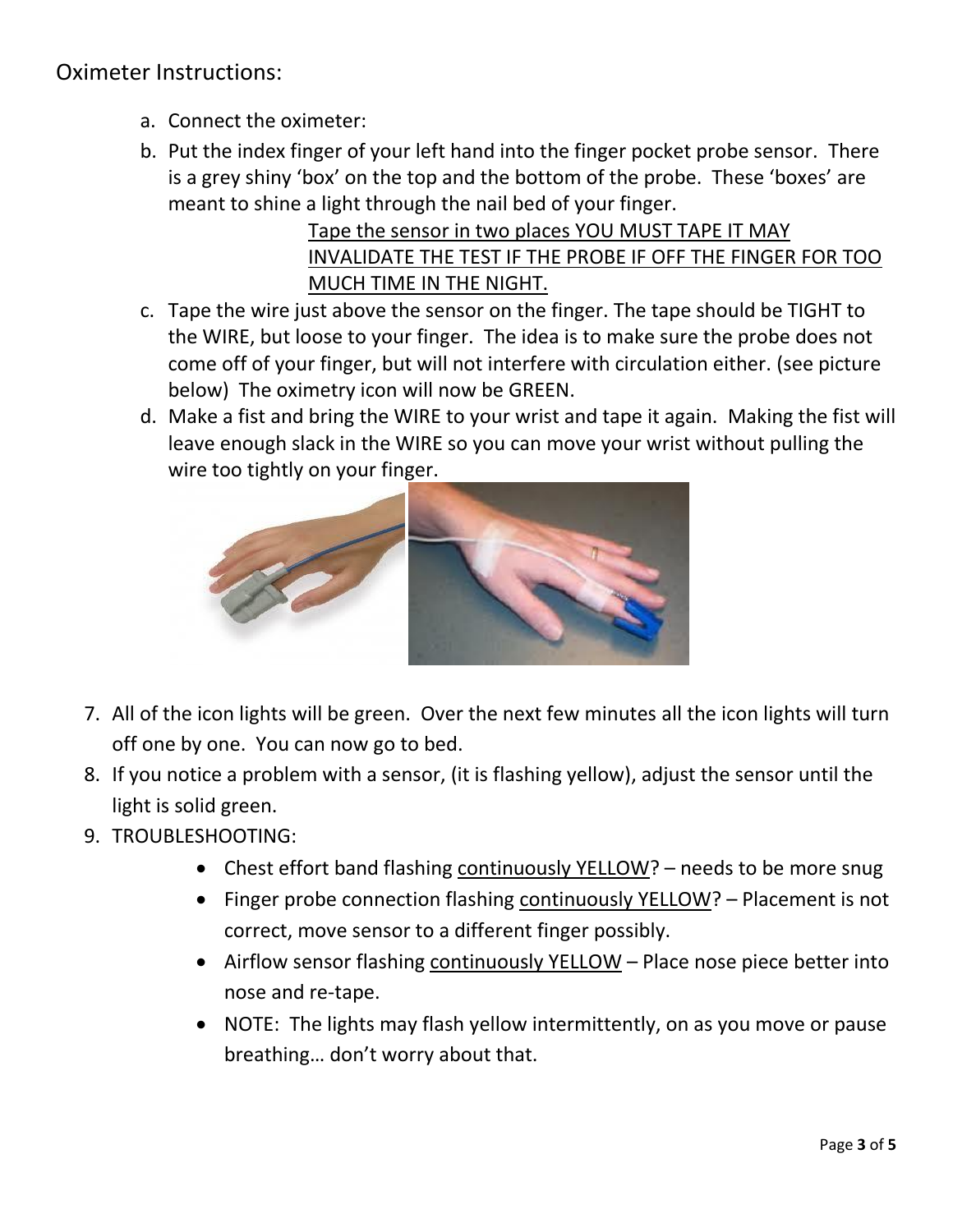You are now ready to begin the sleep study. The placement should match the figure here.



**You can also use the following link to see a video on you tube:**

<https://www.youtube.com/watch?v=NVqRSG-ktlA>

### **DURING THE STUDY**

Once the NightOne recording unit is turned on, do not turn the unit off until the end of the study when you wake up for the day. Leave it on to use the restroom. We want you to have a normal night's sleep so we can see what is happening under NORMAL every night circumstances for you.

### **AFTER THE STUDY**

In the morning: When you are done sleeping and out of bed, remove the sensors and device. It will turn itself off after 30 minutes OR you can press and hold the button for 5 seconds to turn the device OFF.

### **IF YOU ARE DOING 2 STUDIES**

## **Change the batteries in between studies and you will need to press and hold the button down until the green light comes on to start the unit on the second night.**

Follow the instructions on how to return the device to Sleep Diagnostics, Inc.